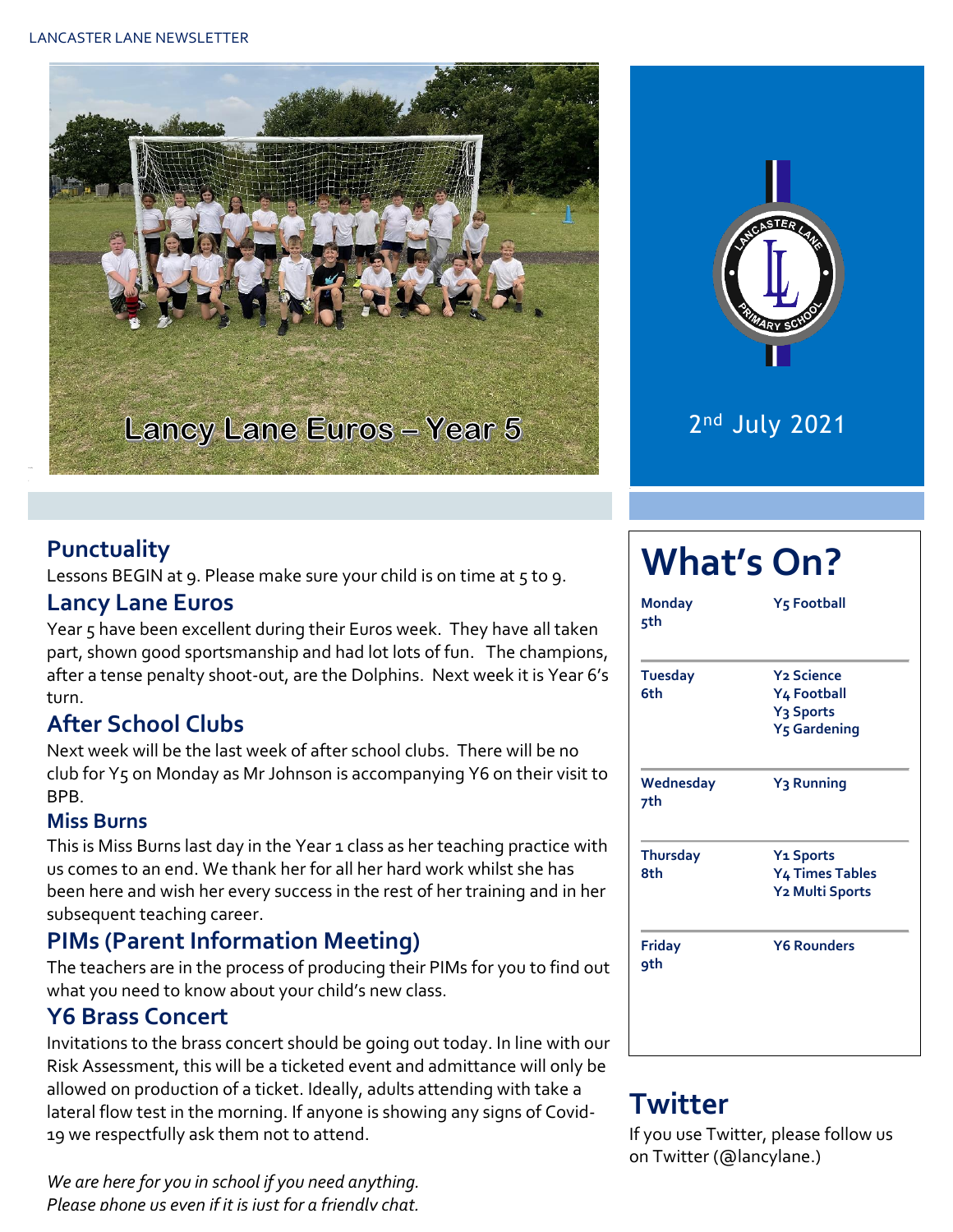### **Breakfast Club Stoppers After School Club**

This week at Breakfast Club the children have enjoyed playing board games.

#### **Stoppers After School Club**

This week at Stoppers the children have been enjoying a competitive game of chess.

The staff in Breakfast Club and Stoppers are really flexible and are happy to accommodate one off sessions and to work round shift patterns. Break Club costs £3.50 per sessions and Stoppers is £8.10 per session (increasing to £8.20 from September).

#### **Bubble Show**

Ray Bubbles (@ParisBubblesFr) is coming back to school on Thursday to do his wonderful bubble show for children in Years 2 – 6. In the afternoon, every child will have the opportunity to go IN a bubble. If you would rather your child did NOT do this, please send your child's teacher a message on Class Dojo.

#### **School Uniform**

At the recent Full Governing Body meeting on Tuesday, the governors decided to trial, for a term, the children coming into school in their PE kits on the days they have PE. This will mean that the children can come to school in plain BLACK track suit bottoms / joggers, leggings or shorts, a white T shirt and a navy school sweatshirt. Please do not send your child in branded tracksuits and, ideally, trainers should be black or white. In order to try and marry things up on non PE days, preferably the children will wear black trousers, tailored shorts or skirts. We are phasing out the blue polo shirts and aiming for white. Details of when your child has PE will be in the PIMs video which will be uploaded to the school website before the end of term.

#### **Backpacks**

From September we are asking parents not to send children into school with big bags and rucksacks. Not only do we not have the room, these are not needed. It is much easier for the teacher if the children have book bags to keep in their trays (this makes changing books much quicker and simpler) and then lunch boxes, coats and waterproofs are kept in lockers. There is no need for anything else to be brought into school.

#### **School Times**

The governors are in the process of setting up a consultation with parents regarding the timing of the end of the school day. Covid guidelines permitting, we are hoping to stay without staggered start from 8.45am – 8.55am each morning where the children go straight into class instead of lining up but setting hometime at 3.20pm for all children. We truly hope we are able to welcome back onto our playground too in the new school year.

## **And finally ….**.

Believe you can and you are half way there.